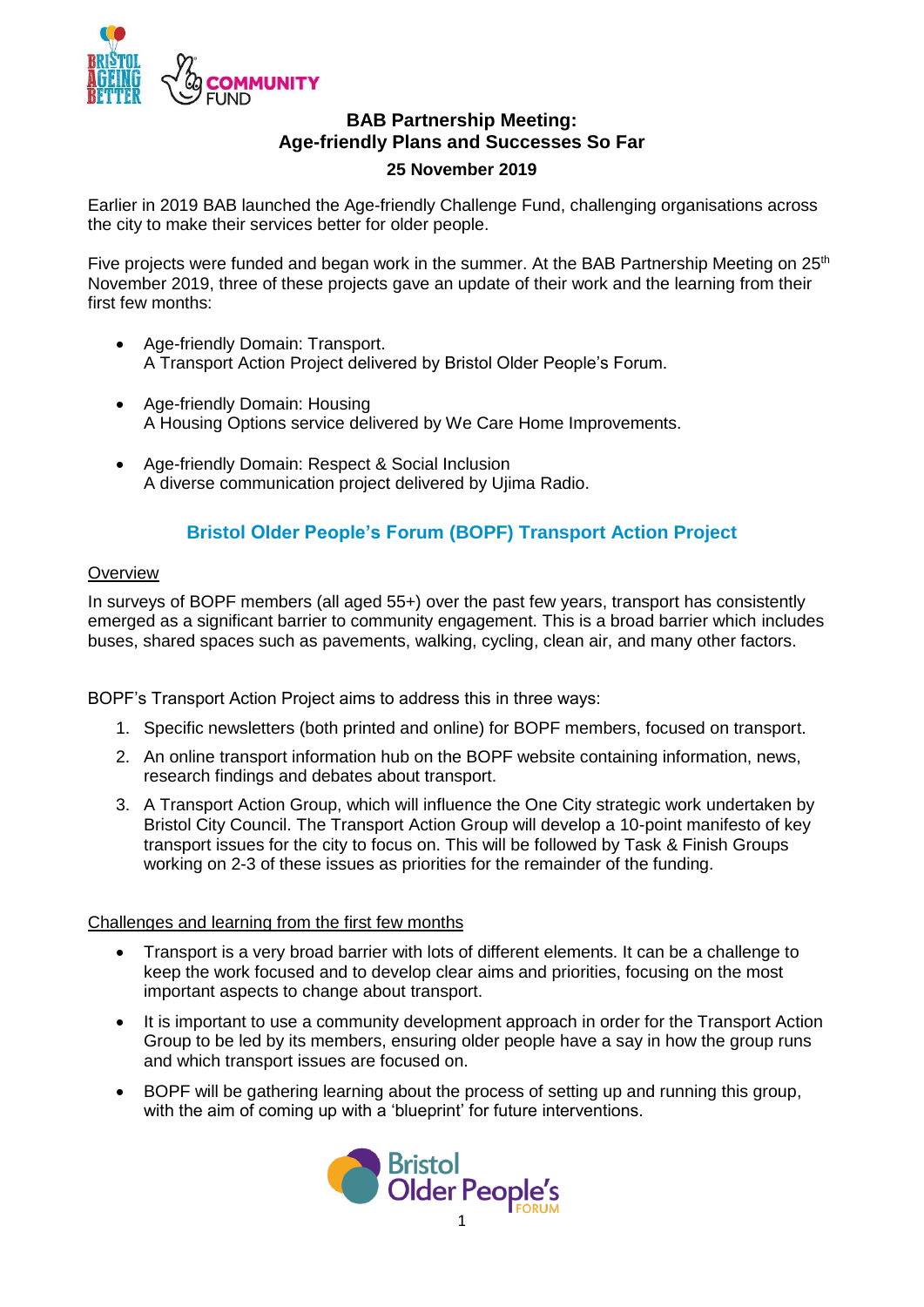## **We Care Home Improvements' Housing Options service**

#### **Overview**

This service supports people to explore their housing options and helps with the process of moving house. This includes finding out their preferences (e.g. if they have a friend they would like to live near), discussing their options, accompanying them to viewings, helping with home surveys, and many other forms of support.

#### Challenges and learning from the first few months

Barriers (or perceived barriers) that people experience about moving home…

- Not wanting to think about it in advance, before it is needed. Many people have a mindset that "it won't happen to them", preferring to assume they will not need any form of different accommodation or adaptations as they grow older.
- When someone has lived in the same home for a long time, they may be daunted by the prospect of sorting out all of the possessions that they have accumulated over the course of many years. They may worry than an external company will come in and throw away lots of their possessions.
- Some forms of housing do not accept pets, which may limit the choice for some individuals. However pets are allowed in certain housing options but individuals may assume that this is not the case before properly exploring their options.

Other challenges and learning…

- Housing can be a sensitive issues and it can sometimes be difficult for families to discuss it, as they may be seen as trying to influence their relative and persuade them to do something they do not want to do.
- To encourage someone to think about their housing options, it works well to frame it as 'future-proofing yourself'.
- As a short-term funded project, it is difficult to find the balance between making people aware that the service exists and yet also being able to meet demand within the funded period.
- We Care Home Improvements want the service to continue beyond the BAB funding and are exploring ways that this could happen. One possibility might be to charge people a small fee for the service (it is currently free).

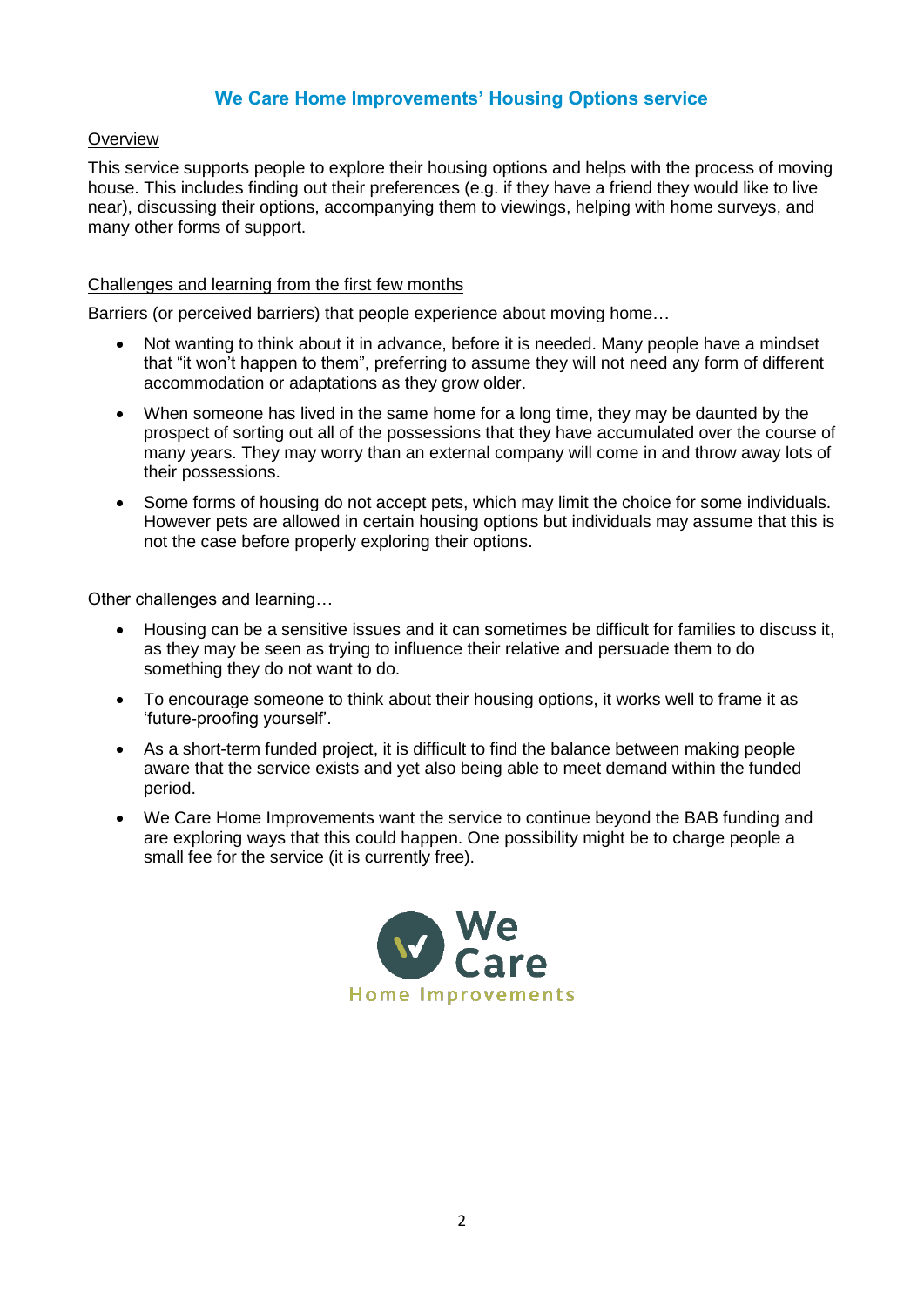## **Ujima Radio's Diverse Communication Project**

#### **Overview**

The Babbers show is broadcast on Ujima every Monday. It is produced and presented by and for older people with the aim of challenging stereotypes and presenting positive images of ageing.

Ujima's Age-friendly Challenge project aims to improve the engagement of older BAME people with the Babbers show, as well as with other shows broadcast on Ujima.

It has also created a series of shows showcasing the stories of older BAME generations. By using audio, it enables people to be involved regardless of literacy.

#### Challenges and learning from the first few months

- Ujima began this project by holding a series of workshops, aimed at BAME elders. However at the first few workshops there were either no BAME attendees, or those who came did not speak English.
- From this experience Ujima learnt that they needed to be very clear about who the workshops are aimed at in their promotion. It also works well to work alongside existing BAME community groups – for this project Ujima worked with the Malcolm X Elders.
- They also noticed that the Malcolm X Elders group were not downloading the completed shows from the Ujima website. They asked them why this was the case and learnt that they would prefer it on a CD instead, which Ujima produced.
- A common challenge for radio shows is that some people feel nervous about speaking on the radio. The project overcame this challenge by identifying a specific talking point for people to focus on at first – in this case it was experiences of Windrush. They also held workshops with the Malcolm X Elders group and have observed an increase in radio confidence during this time.
- Another challenge is the need for longer-term volunteers who want to undertake the roles of research and booking guests, or who can commit to presenting on a weekly basis at the time to show is broadcast. This is a challenge which other Ujima roles also face.
- Ujima are committed to keeping the Babbers show going for as long as Ujima exists.